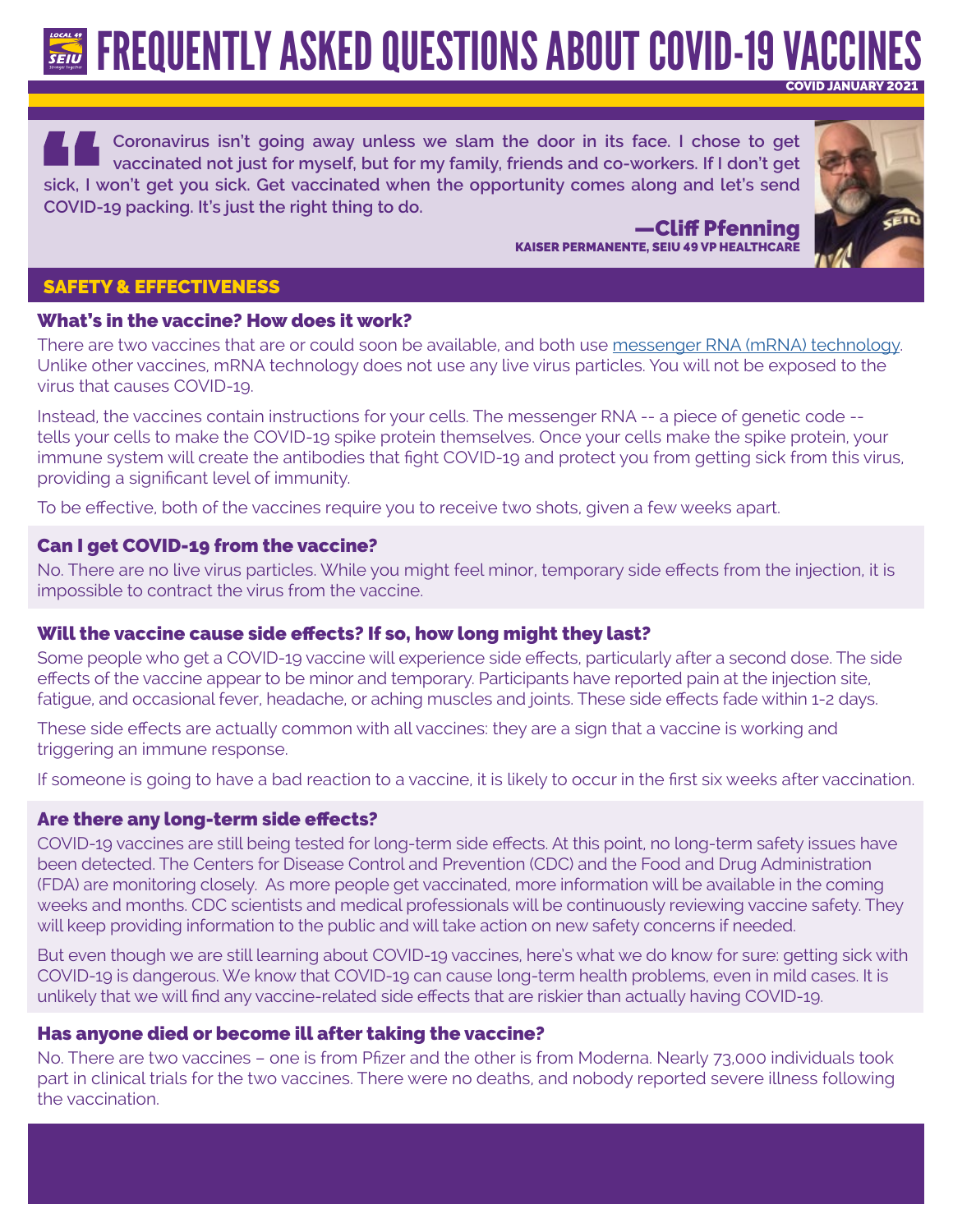# SAFETY & EFFECTIVENESS

#### How effective is the vaccine?

Both vaccines have a very high level of effectiveness: Pfizer has a [95 percent rate](https://www.nytimes.com/live/2020/pfizer-covid-19-vaccine) and Moderna has a 94 [percent rate](https://www.nytimes.com/2020/11/16/health/Covid-moderna-vaccine.html). That means that among people who took the vaccines, there were 94 to 95 percent fewer cases of COVID-19 than among those who did not receive it.

While it's difficult to compare vaccines for different diseases, for context, flu vaccines are only 40-60% effective in any given year. The high level of effectiveness of the COVID-19 vaccine means it has the potential to significantly prevent the spread of the disease.

# Is one vaccine better than the other?

No. The two vaccines use the same mRNA technology, and they have similar levels of effectiveness: among people who took the vaccines, there were 94 to 95 percent fewer cases of COVID-19 than among those who did not receive it. To be effective, both of the vaccines require you to receive two shots, given a few weeks apart.

Your employer may administer one of the two authorized vaccines, depending on their supply. Once you receive the first dose, you cannot get a second shot from a different vaccine.

## How many doses do I need to be fully protected? Is one good enough?

To be effective, both vaccines require two shots, given a few weeks apart. It is typical for the second dose of vaccine to give a more significant, longer-term boost. Giving a vaccine in two doses is common for many childhood vaccines. The first shot primes the immune system, helping it recognize the virus, and the second shot strengthens the immune response. Pfizer's second shot is given 21 days after the first one; Moderna's is 28 days later.

#### Can I mix and match vaccines?

No. For a two-dose vaccine, your second dose must be from the same vaccine as the first. Since the vaccines differ in composition, storage and time between the two doses, experts say people must take the same vaccine for both doses.

#### How long does the protection last? Will I need to get a booster shot every year?

It's possible you may need to get a booster shot. Because the disease is new, we still have more to learn about how long immunity might last. The protection may wane over time, and you may be susceptible again. It's also possible that the virus could mutate. Public health experts and scientists will continue to study the virus and monitor people's immunity, and issue guidance accordingly in the future.

#### Can I still spread the virus even after getting vaccinated?

We don't yet know whether vaccinated individuals can spread the virus to others who may not have received the vaccine. That's why it will be critical that everyone continues to wear masks, socially distance and follow all the necessary public health protocols both at work and elsewhere.

#### Can I still get the virus even if I take the vaccine?

Yes. It typically takes a few weeks for the body to build immunity after vaccination. That means it's possible a person could be infected with the virus that causes COVID-19 just before or just after vaccination and get sick. This is because the vaccine has not had enough time to provide protection.

While the vaccine provides significant protection, it is not 100% effective. There is a slight chance you may still get infected, but it will most likely be a mild case of the virus as opposed to a severe case which is possible without the vaccine. Contracting the virus without protection can have potentially deadly consequences – taking the vaccine does not.

#### Does the vaccine work better depending on age, weight or race?

Based on the available data, we know the Pfizer vaccine works well [regardless of age, weight or race.](https://www.nytimes.com/2020/12/08/health/covid-vaccine-pfizer.html) Data on the Moderna vaccine is expected to be released soon and we anticipate it will show similar results. Trials for both vaccines included over 25,000 people from the communities most impacted by COVID-19, including Black, Latinx, and older people.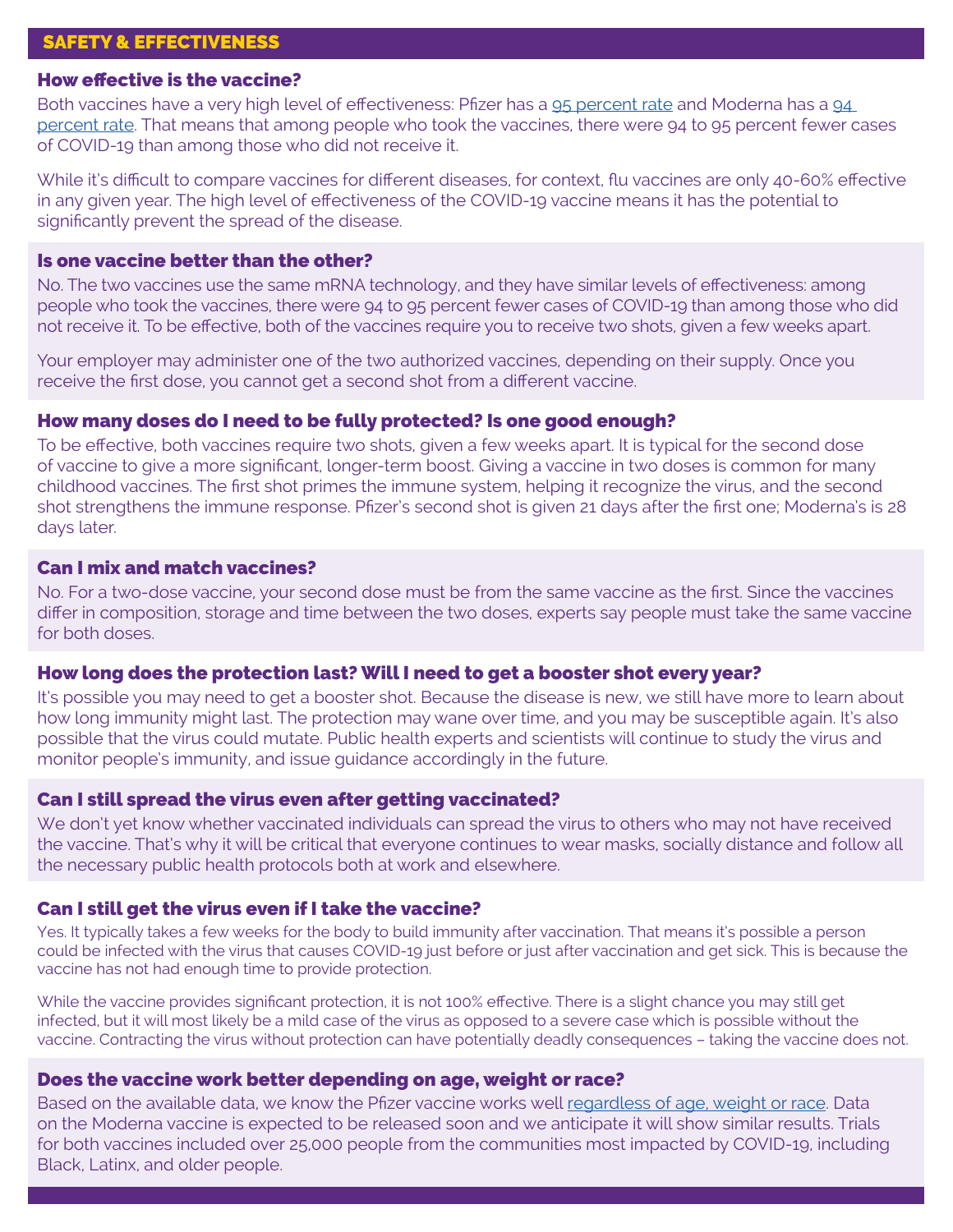# SAFETY & EFFECTIVENESS

# Will I still need to wear PPE and follow public health protocols after getting the vaccine?

Yes. We will still need to wear masks and practice physical distancing until a large proportion of the population is vaccinated and we are sure the vaccine provides long-term protection. Initially, we will not have enough vials to vaccinate everyone who wants the vaccine and the virus will still be transmitted.

While the vaccine provides significant protection, it is not 100% effective. We also don't know whether vaccinated individuals ca[n still carry and spread the virus t](https://www.nytimes.com/2020/12/08/health/covid-vaccine-mask.html)o people who haven't been vaccinated. Everyone should continue to wear PPE and follow public health protocols both at work and elsewhere.

## I have pre-existing conditions. Will taking the vaccine have harmful effects?

We don't yet know for certain how individuals with different pre-existing conditions will react to the vaccine. It is clear, however, that those with other health complications are at a higher risk for contracting severe cases of the disease. If you have a pre-existing condition, you should consult your doctor on what's best for you.

# I already had COVID-19 – do I still need a vaccine?

There is not enough information currently available to say if or for how long after infection someone is protected from getting COVID-19 again. Early evidence suggests that natural immunity from COVID-19 may not last very long, but more studies are needed to better understand this. The CDC has not issued a recommendation on whether people who had COVID-19 should get a COVID-19 vaccine.

# DEVELOPMENT & APPROVAL PROCESS

## The vaccines were made so quickly – how do I know it is safe and not rushed?

The mRNA vaccines produced by Pfizer and Moderna are faster to develop because they are not using live virus particles. Instead, the mRNA is easy to make in the laboratory – saving several years for development.

These vaccines are carefully [studied, tested, and regulated](https://www.nytimes.com/article/covid-vaccine-a-b.html) before they can be used. The companies that created the vaccines submit extensive applications to multiple government agencies and independent bodies of scientific experts, which will only permit the vaccine to be used if the evidence shows it is safe.

# Healthcare workers will be among the first who can take the vaccines. How robust were the trials? How many people were involved and how thorough was the study?

In clinical trials for the vaccine candidates from Pfizer and Moderna, over 73,000 people from the U.S. and around the world received injections of the vaccine. Both vaccines have a very high level of effectiveness.

# Did the clinical trials for the vaccines from Pfizer and Moderna include people from the groups most affected by COVID-19, especially Black, Latinx, and older people?

Yes. While vaccines work the same in people of different races or ethnicities, it is important to make sure vaccines are tested in diverse population groups before they are released. The clinical trials conducted by Pfizer and Moderna included over 25,000 people from the communities most impacted by COVID-19, including Black, Latinx, and older people.

## Did President Trump pressure vaccine companies or the FDA to speed up the process?

No. Public health leaders including Dr. Anthony Fauci are carefully monitoring the vaccine process, and it has moved forward without interference by President Trump and Republicans. The companies that created the vaccines submit extensive applications to [multiple government agencies](https://www.washingtonpost.com/opinions/fda-commissioner-no-matter-what-only-a-safe-effective-vaccine-will-get-our-approval/2020/08/05/e897d920-d74e-11ea-aff6-220dd3a14741_story.html) and independent bodies of scientific experts, which will only permit the vaccine to be used if the data and the evidence show it is safe for people. There is no time limit on the process, and nobody -- not even the President -- can rush it.